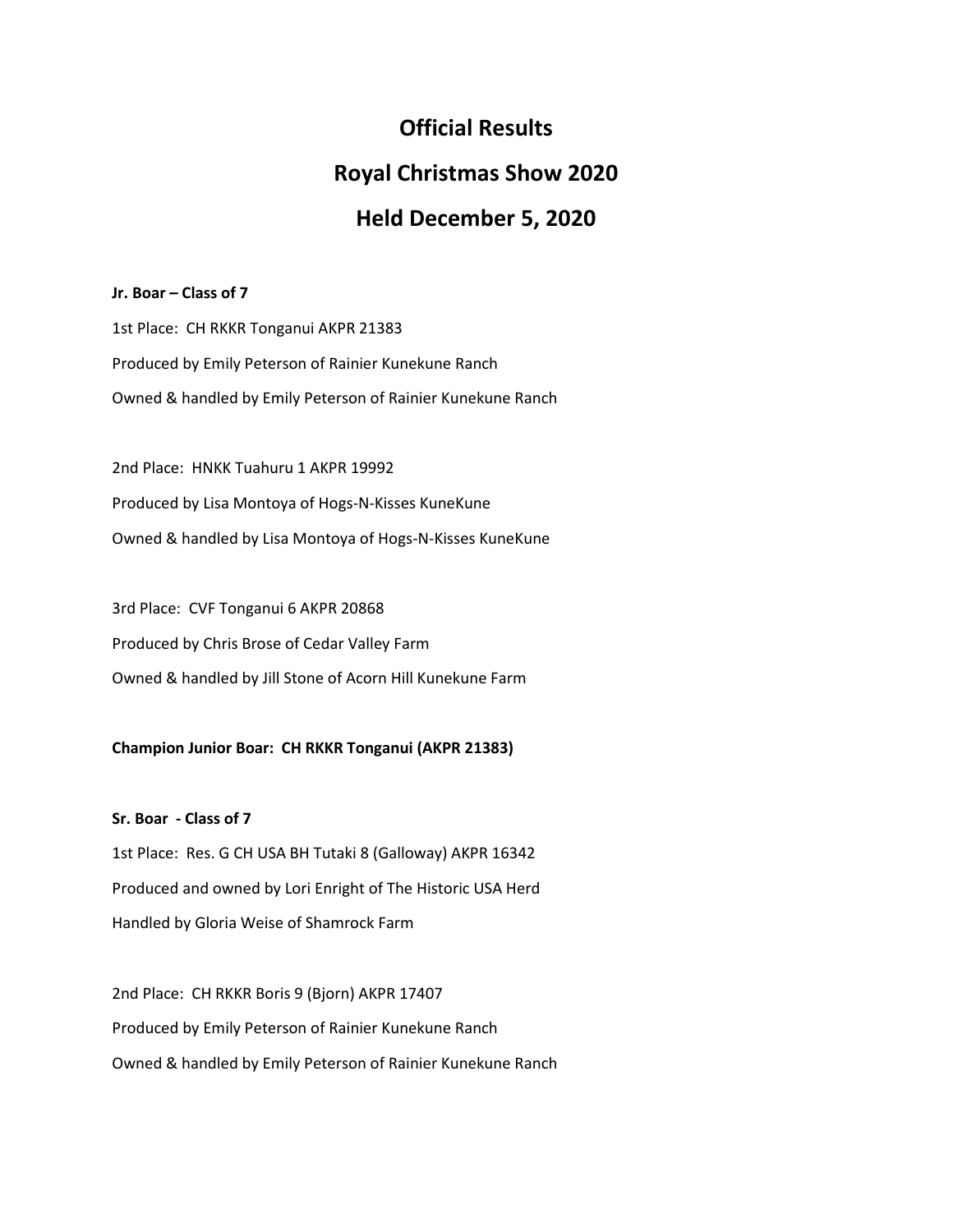3rd Place: MHR Tonganui 1 (Rooter) AKPR 19976

Produced & owned by Xochi Birch of Moon Hollow Ranch

**Champion Senior Boar: Res. G CH USA BH Tutaki 8 (Galloway)**

**Jr. Yearling Boar – Class of 3** 1st Place: CH KKP Whakanui 37 (Huckleberry) AKPR 15448 Produced by Cyndi Berry of Kunekune Preserve Owned and handled by Amanda Hand of MKONO Farm

2nd Place: 6E Mahia Love 1 (President Lincoln) AKPR 14830 Produced by Edwin & Emily Pendell of 6E Farmstead Owned and handled by Michael Workman of Workman's 3P Farmstead

3rd Place: MKONO Mahia Love 19 (Hughey) AKPR 15020 Produced by Amanda Hand of MKONO Farm Owned and handled by Amanda Hand of MKONO Farm

# **Champion Jr. Yearling Boar: CH KKP Whakanui 37 (Huckleberry)**

**Sr. Yearling Boar – Class of 7** 1st Place: CH RKKR Mahia Love 7 (Meatball) AKPR 12422 Produced by Emily Peterson of Rainier Kunekune Ranch Owned and handled by Emily Peterson of Rainier Kunekune Ranch

2nd Place: FWF Boris 1 (Vince Vega) AKPR 11866 Produced by Lulu Redder of Feral Woman Farm Owned & handled by Lulu Redder of Feral Woman Farm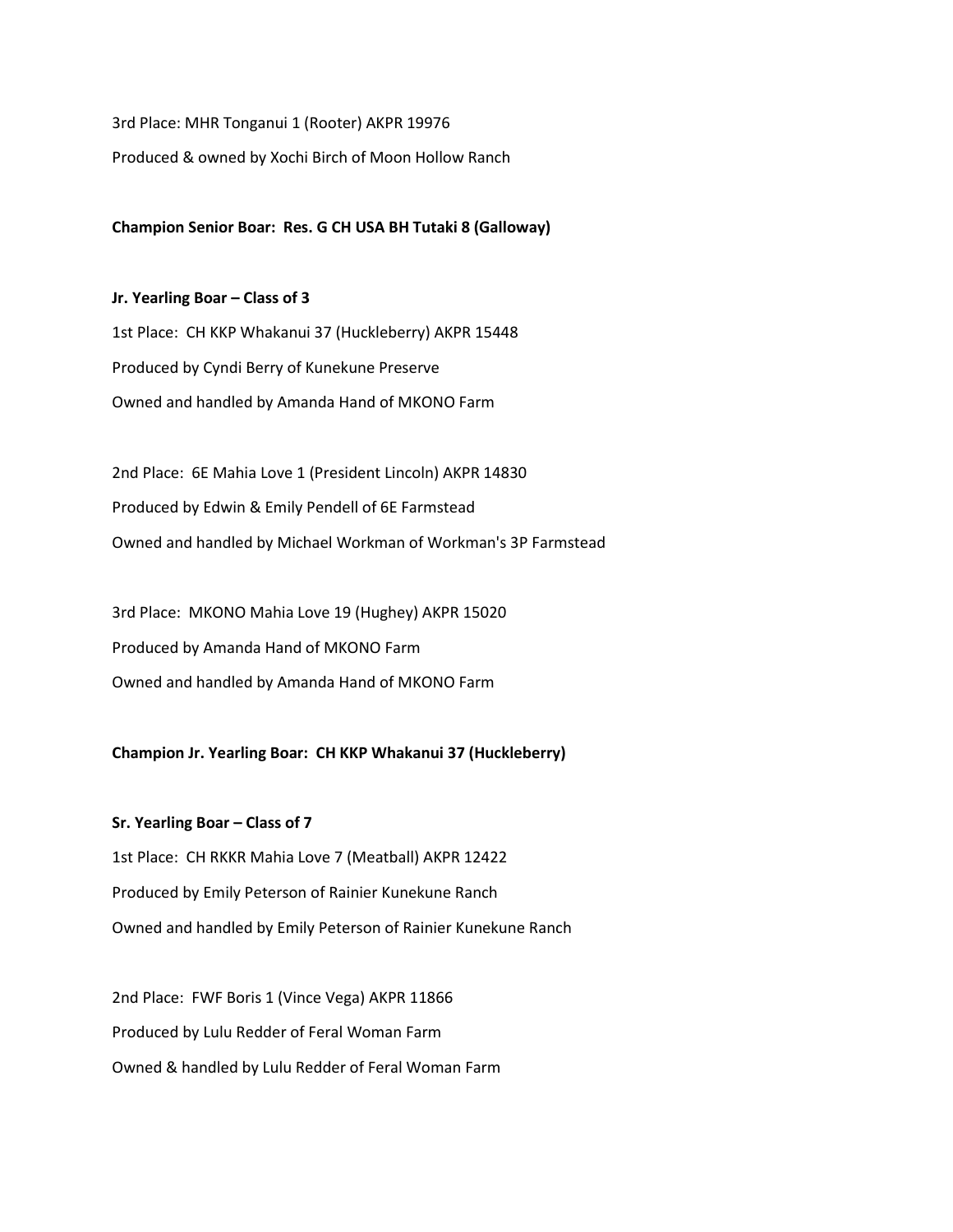3rd Place: SMK Tonganui 10 (Tormund) AKPR 11892 Produced by Elisabeth Sequoia of Sequoia Mountain Kunekunes Owned & handled by Lisa Montoya of Hogs-N-Kisses-Kunekune

**Champion Sr. Yearling Boar: CH RKKR Mahia Love 7 (Meatball)**

## **Aged Boar – Class of 12**

1st Place: Supreme CH USA Tonganui 22+ (Chino) AKPR 7202 Produced by Lori Enright of The Historic USA Herd Owned and handled by Xochi Birch of Moon Hollow Ranch

2nd Place: USA Tonganui 18 (Harlequin) AKPR 3415 Produced by Lori Enright of The Historic USA Herd Owned by Tammy Keller of Ivanleigh Farms Handled by Kelly Worthington of Whispering Wind Farm

3rd Place: ILF BH Tutaki 1 (Landjager) AKPR 8680 Produced by Tammy Keller of Ivanleigh Farms Owned & handled by Tammy Keller of Ivanleigh Farms

**Champion Aged Boar: Supreme CH USA Tonganui 22+ (Chino)**

**RESERVE GRAND CHAMPION BOAR: Res. G CH USA BH Tutaki 8 (Galloway)**

**GRAND CHAMPION BOAR: G CH USA Tonganui 22+ (Chino)**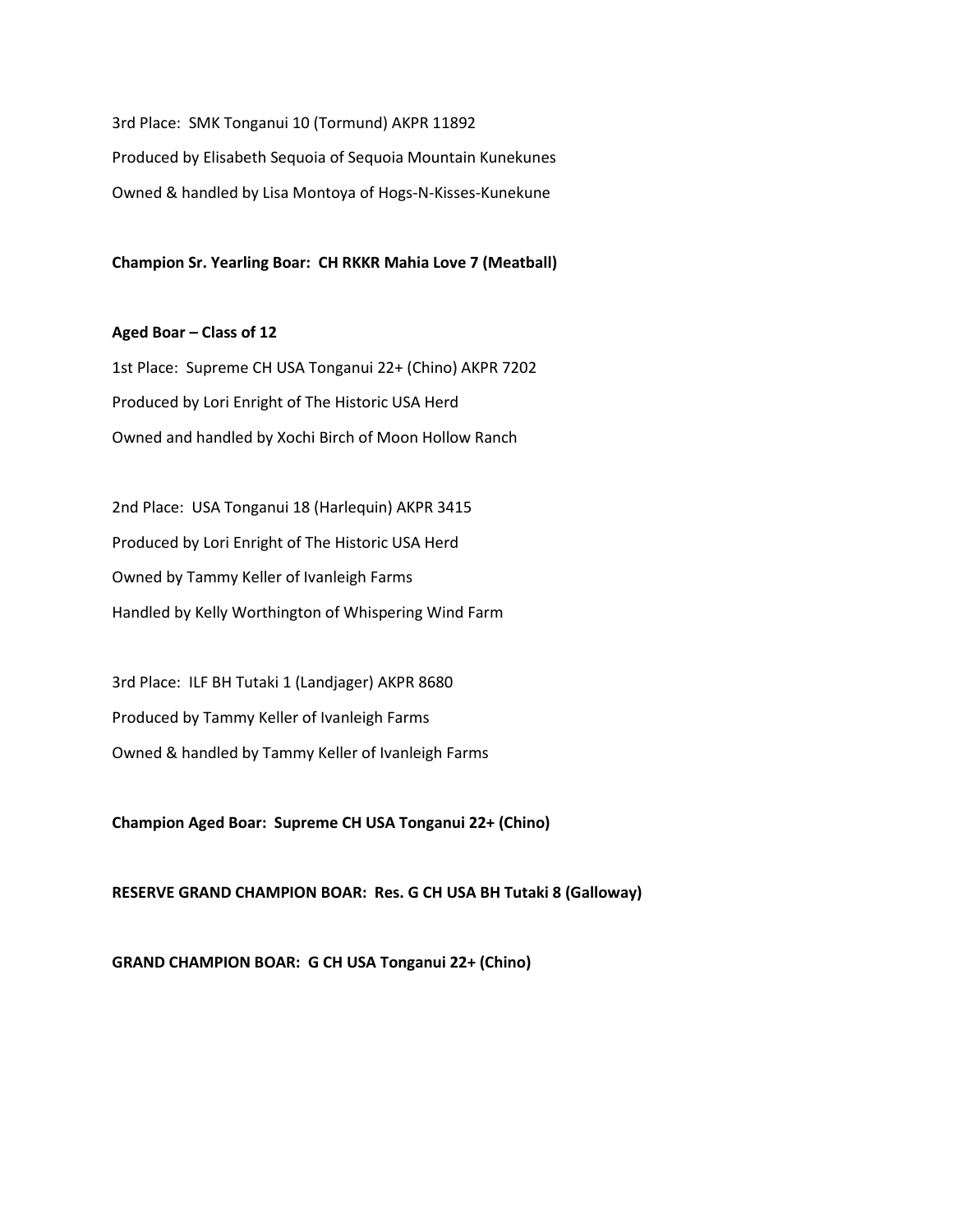### **Jr. Sow – Class of 3**

1st Place: CH SCH Wilsons Gina 18 (Gertrude) AKPR 21904 Produced by Kelsey Schuurman of Schuurman Farm Owned & handled by by Emily Mahood of Evergreen Farm

2nd Place: WN Aria Giana AKPR 19520 Produced by Kelly Worthington of Whispering Wind Farm Owned and handled by Kelly Worthington of Whispering Wind Farm

3rd Place: RKKR Tapeka AKPR 20568 Produced by Emily Peterson of Rainier Kunekune Ranch Owned and handled by Emily Peterson of Rainier Kunekune Ranch

## **Champion Jr. Sow: CH SCH Wilsons Gina 18 (Gertrude)**

## **Sr. Sow – Class of 11**

1st Place: Res. G CH USA Jenny 204 (Bubble Tea) AKPR 16340 Produced by Lori Enright of The Historic USA Herd Owned & handled by Mitchell Eastwood of Puget Sound Pastures

2nd Place: JJW Aria Giana 1 (Belva) AKPR 19607 Produced by John Whaley of Northumbria Farm Owned and handled by Kelly Worthington of Whispering Wind Farm

3rd Place: TCC Rebecca Gina 4 (Mazikeen) AKPR 15600 Produced by Rachael Tenney of The Chicken Coup Owned & handled by Rachael Tenney of The Chicken Coup

**Champion Sr. Sow: Res. G CH USA Jenny 204 (Bubble Tea)**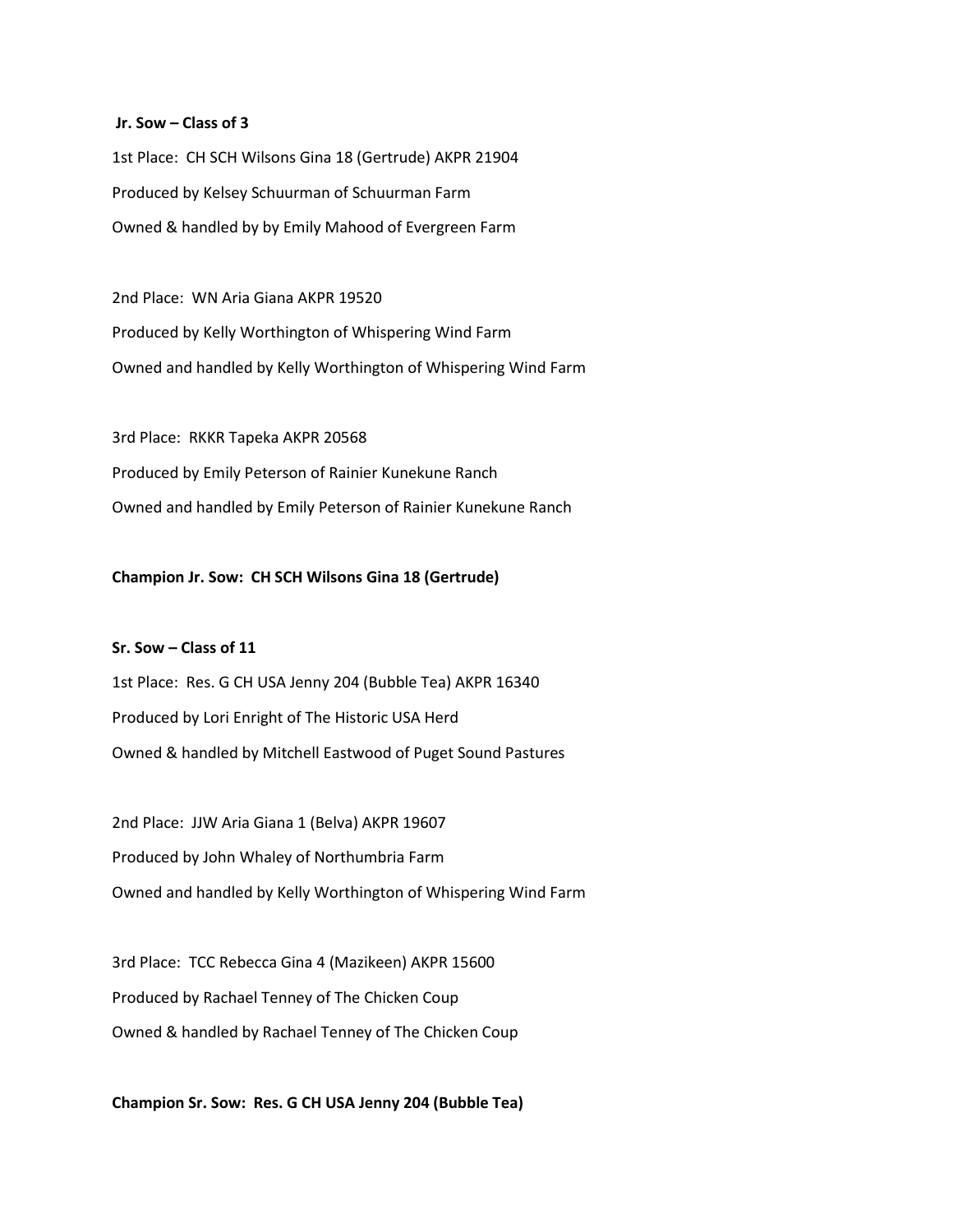#### **Jr. Yearling Sow – Class of 9**

1st Place: CH MHR Trish 1 (Primrose) AKPR 15721 Produced by Xochi Birch of Moon Hollow Ranch Owned and handled by Xochi Birch of Moon Hollow Ranch

2nd Place: SMK Kereopa 15 (Cherry Darling) AKPR 13992 Produced by Elisabeth Sequoia of Sequoia Mountain Kunekunes Owned and handled by Lulu Redder of Feral Woman Farm

3rd Place: THORCREST Tapeka 5 (Missy) AKPR 14901 Produced by Zoe Thorburgsen of Thorcrest Farm Owned and handled by Zoe Thorburgsen of Thorcrest Farm

## **Champion Jr. Yearling Sow: CH MHR Trish 1 (B2 Music)**

**Sr. Yearling Sow – Class of 9** 1st Place: CH USA Jenny 198 (Josephine) AKPR 13492 Produced by Lori Enright of The Historic USA Herd Owned and handled by Emily Peterson of Rainier Kunekune Ranch

2nd Place: SMK Jenny 3 (Sweet Treat) AKPR 11932 Produced by Elisabeth Sequoia of Sequoia Mountain Kunekunes Owned & handled by Lisa Montoya of Hogs-N-Kisses KuneKune

3rd Place: DDA Wilsons Gina 1 (Morwenna) AKPR 10737 Produced by DeeDee Day of DayDream Acres Owned and handled by Xochi Birch of Moon Hollow Ranch

**Champion Sr. Yearling Sow: CH USA Jenny 198 (Josephine)**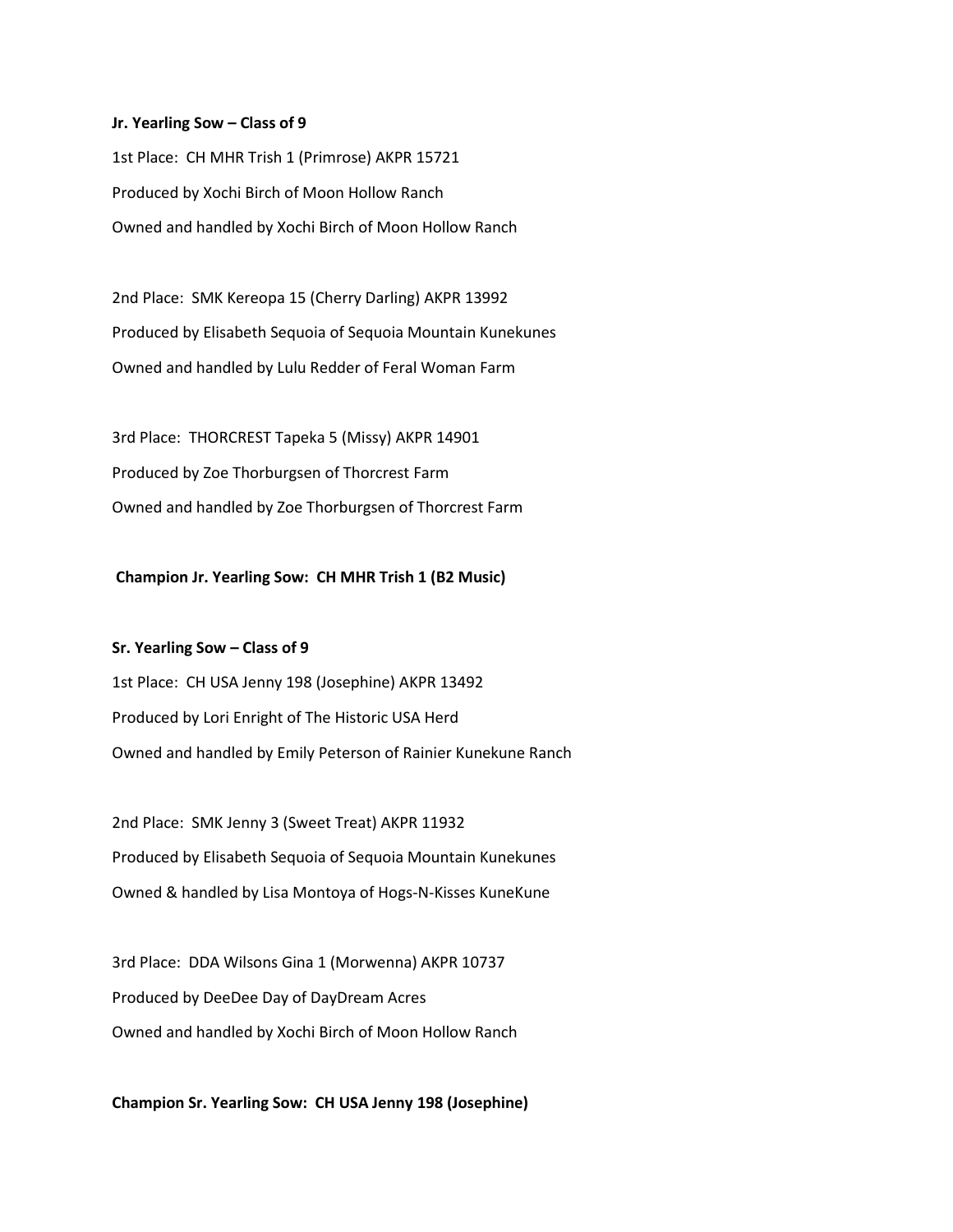## **Aged Sow – Class of 17**

1st Place: G CH USA Tapeka 11+ (Hermosa) AKPR 7363 Produced by Lori Enright of The Historic USA Herd Owned and handled by Xochi Birch of Moon Hollow Ranch

2nd Place: RELIC Trish 3 (Rusti) AKPR 9013 Produced by Jessica Kellner of Relic Run Farm Owned and handled by Jadon & Amanda Hand of MKONO Farm

3rd Place: BVK Jenny 2 (Miss Molly) AKPR 12322 Produced by Long Viet of Ber-View Kunekune Farm Owned and handled by Adam & Michelle Miller of Millcrest Farm

**Champion Aged Sow: G CH USA Tapeka 11+ (Hermosa)**

**RESERVE GRAND CHAMPION SOW: RES. G CH USA Jenny 204 (Bubble Tea)**

Handled by Mitchell Eastwood of Puget Sound Pastures

**GRAND CHAMPION SOW: G CH USA Tapeka 11+ (Hermosa)**

Handled by Xochi Birch of Moon Hollow Ranch

**ROYAL SUPREME CHAMPION: S CH USA Tonganui 22+ (Chino)**

Handled by Xochi Birch of Moon Hollow Ranch

**Specialty Classes:**

**Get of Sire - Class of 2** Champion: CH EIF Ru 2+ (Mack) AKPR 6130 Produced and owned by Andy Johnson & Loreen Milbrath of East Island Farm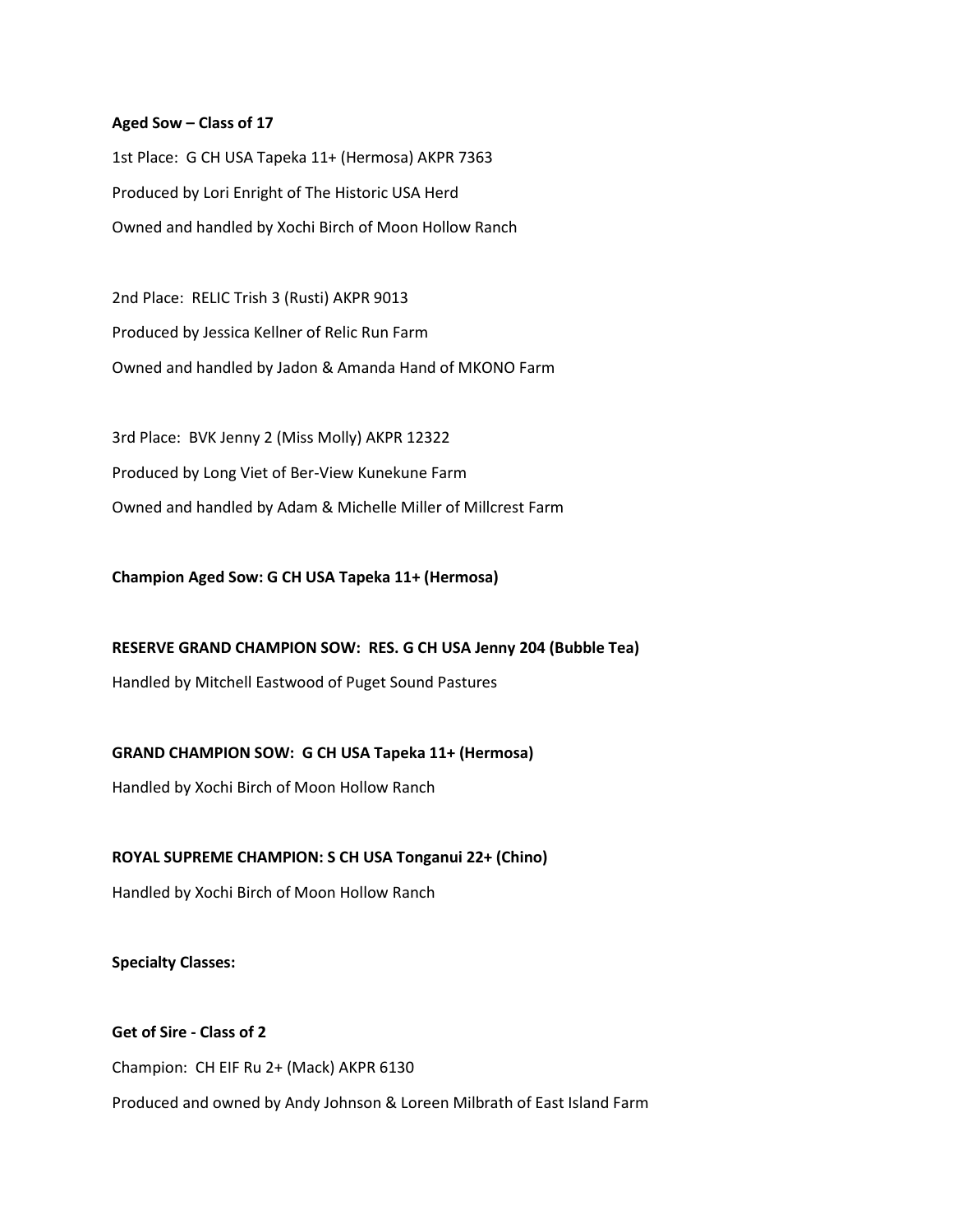Res. Champion: ILF Ru 5 (Matrix) AKPR 3893 Produced and Owned by Tammy Keller of Ivanleigh Farms

## **Produce of Dam - Class of 4**

Champion: CH Waddell Creek Farm Tapeka 3+ (Tessa) AKPR 9129 Produced by Wendy Hoepfner Owned & handled by Emily Peterson of Rainier Kunekune Ranch

## **Sow with Piglets - Class of 5**

Champion: CH RWR Tapeka 2 (Gertie) AKPR 10711 Produced by Annabel MccLellan of Really Why Ranch Owned by Chris & Lori Melancon LOLA Sonoma Farms

Res. Champion: Res. CH LKKF Rebecca Gina 6 (Emma) AKPR 14124 Produced by Chelsey Martin of Lewisville Kunekune Farm Owned by Emily Peterson of Rainier Kunekune Ranch

# **Classic Head – Class of 20**

Champion: CH AG Aria Giana 7 (California Poppy) AKPR 11564 Produced by Aria Contreras of AG Pig Farm Owned and handled by Aria Contreras of AG Pig Farm

Res. Champion: USA Rona 5+ (Champagne) AKPR 2573 Produced and Owned by Lori Enright of The Historic USA Herd

## **Pen of Pork**

Champion: ILF 22039, ILF 22040, ILF 22043 Produced & owned by Tammy Keller of Ivanleigh Farms